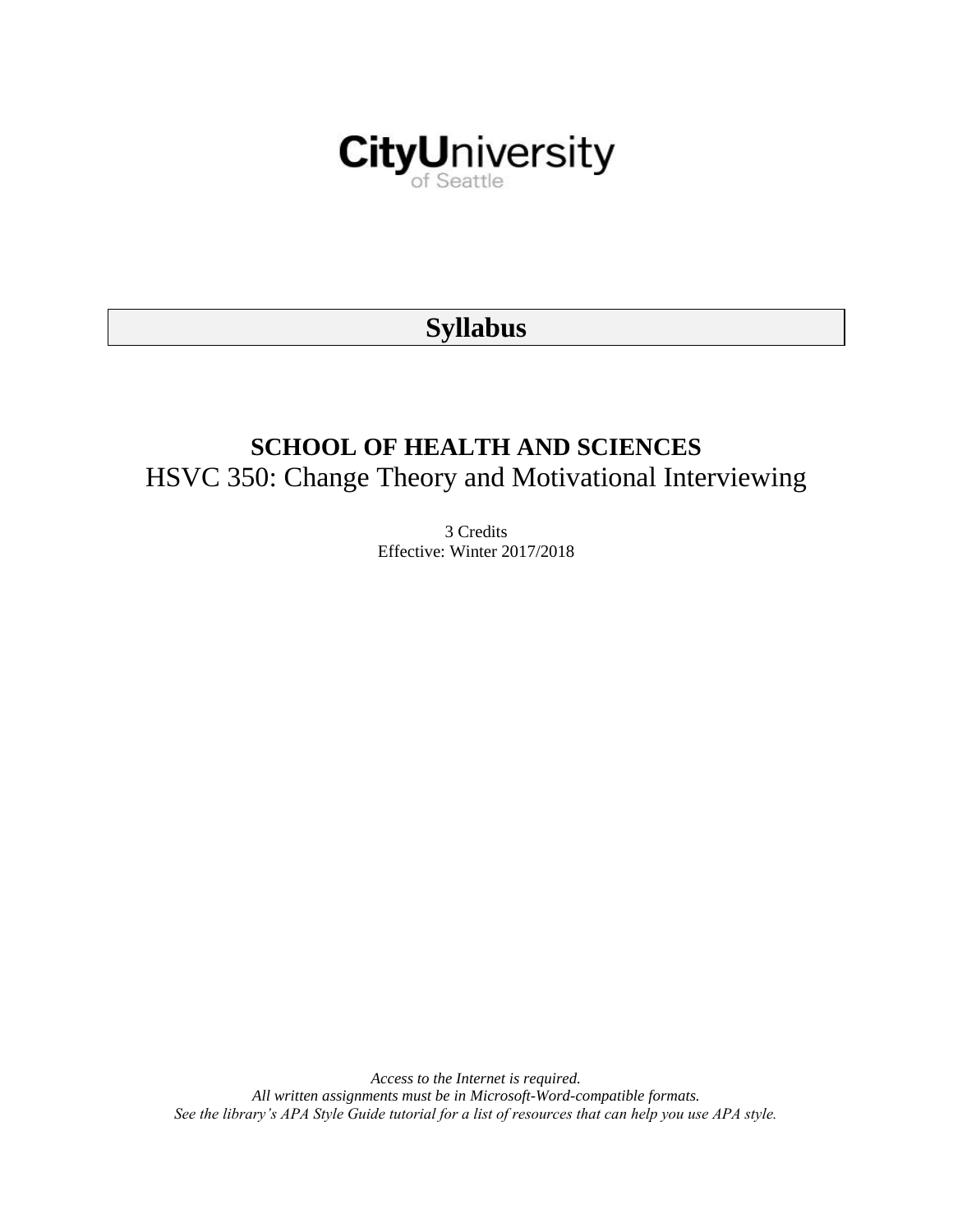# **FACULTY**

Faculty Name: FACULTY NAME

#### Contact Information: CONTACT INFORMATION

#### [INSTRUCTOR MAY INSERT PERSONAL MESSAGE IF DESIRED]

## **COURSE DESCRIPTION**

This course provides an introduction to motivational interviewing theory and practice. Students will learn and apply the four processes of motivational interviewing: engaging, focusing, evoking, and planning. They will hone their reflective listening skills while paying particular attention to identifying and reinforcing change talk. As result of this course, students will be able to help clients move from a place of ambivalence to making change.

# **COURSE RESOURCES**

Required and recommended resources to complete coursework and assignments are also found on the course [Reading List.](https://nam03.safelinks.protection.outlook.com/?url=https%3A%2F%2Fcityu.alma.exlibrisgroup.com%2Fleganto%2Flogin%3Fauth%3DSAML&data=04%7C01%7CMMara%40cityu.edu%7C70673ce0fe0144040eda08d87472e204%7Cb3fa96d9f5154662add763d854e39e63%7C1%7C0%7C637387384066198115%7CUnknown%7CTWFpbGZsb3d8eyJWIjoiMC4wLjAwMDAiLCJQIjoiV2luMzIiLCJBTiI6Ik1haWwiLCJXVCI6Mn0%3D%7C1000&sdata=JbwP%2Fm5Q%2BMgIUWa%2FXceos%2BoiLv0DX%2B%2FL%2BNGNMbX9P8E%3D&reserved=0) The reading list can be found under Course Information in Blackboard as well as from the library homepage.

Note: Required resources that must be purchased by the student are tagged "Purchase from a vendor of your choosing." Required resources with a direct link, "Available through CityU Library", are available at no cost to students.

Students in Canada will see required resources they need to purchase tagged "Purchase from the Canadian Bookstore." Students outside the U.S. and Canada should contact their advisor or textbook coordinator for additional information.

# **COURSE OUTCOMES**

In this course, learners:

- Apply codes of ethics to the role of the helping professional in encouraging change
- Demonstrate skills in each of the four processes of motivational interviewing
- Identify opportunities to elicit and evoke change talk when working with clients
- Apply stages of change theory to case scenarios and implement appropriate interventions based on this knowledge
- Describe ways to work with resistance to change while building the helper-client relationship

# **CORE CONCEPTS, KNOWLEDGE, AND SKILLS**

- Change Talk
- Core Interviewing Skills: OARS
- Engaging
- Evoking
- Focusing
- Managing Resistance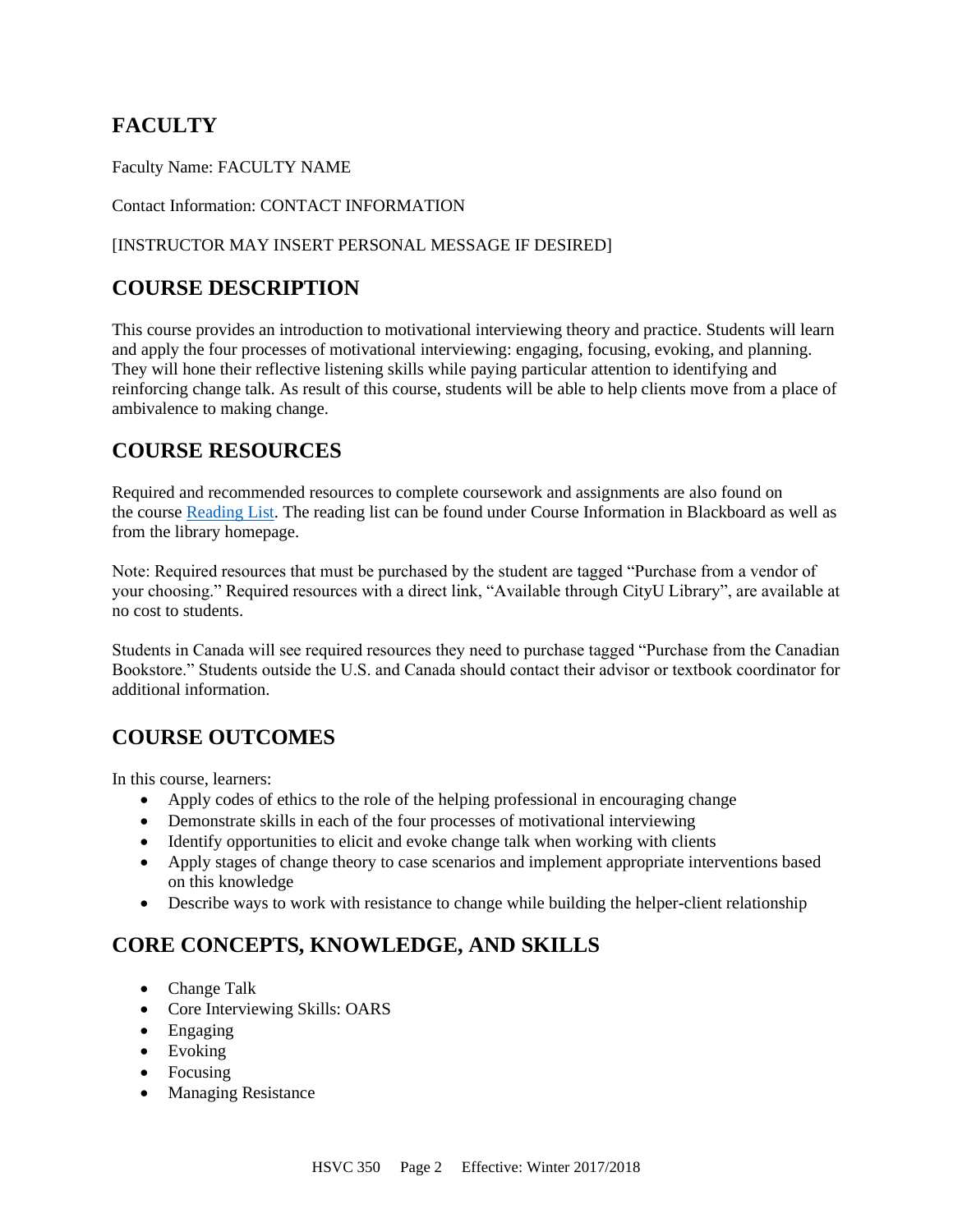- Motivational Interviewing
- Planning
- Stages of Change
- Sustain Talk
- Working with Ambivalence

# **OVERVIEW OF COURSE GRADING**

The grades earned for the course will be derived using City University of Seattle's decimal grading system, based on the following:

| <b>Overview of Required Assignments</b>                                                                   | % of Final Grade |
|-----------------------------------------------------------------------------------------------------------|------------------|
| Course Activities & Discussion                                                                            | 30%              |
| Assignment #1: Motivational Interviewing<br><b>Engaging Skills Demonstration</b>                          | 20%              |
| Assignment #2: Video Demonstration of<br>Motivational Interviewing Engaging and<br><b>Focusing Skills</b> | 25%              |
| Assignment #3: Video Demonstration of<br>Motivational Interviewing Evoking and<br><b>Planning Skills</b>  | 25%              |
| TOTAL                                                                                                     | 100%             |

# **SPECIFICS OF COURSE ASSIGNMENTS**

The instructor will provide grading rubrics that will provide more detail as to how this assignment will be graded.

#### Course Activities & Discussion

Students are expected to participate in weekly discussions and activities. Discussions and activities will include discussion questions on the discussion board, quizzes, group projects, and individual assignments. Class participation through discussion activities is an integral part of this course. To provide a structure for balanced participation and allow the student to maximize the benefit of the discussion activities, students should follow these guidelines: 1) Post responses to discussion questions in the first three days of the school week (Monday through Wednesday in online classes; various days in mixed-mode classes); 2) Post at least three or more thoughtful and topic-relevant comments to responses made by classmates over at least three different days of the school week, ending on Sunday in online classes and various days in mixed-mode classes; 3) Respond to any questions that the instructor has regarding the original post by the end of the school week. Additionally, students are expected to attend and participate in all classroom sessions and course activities conducted during those sessions. Instructors will provide detailed grading criteria for in-class attendance and participation in classroom-based activities. The following is the grading criteria for online discussion board activities.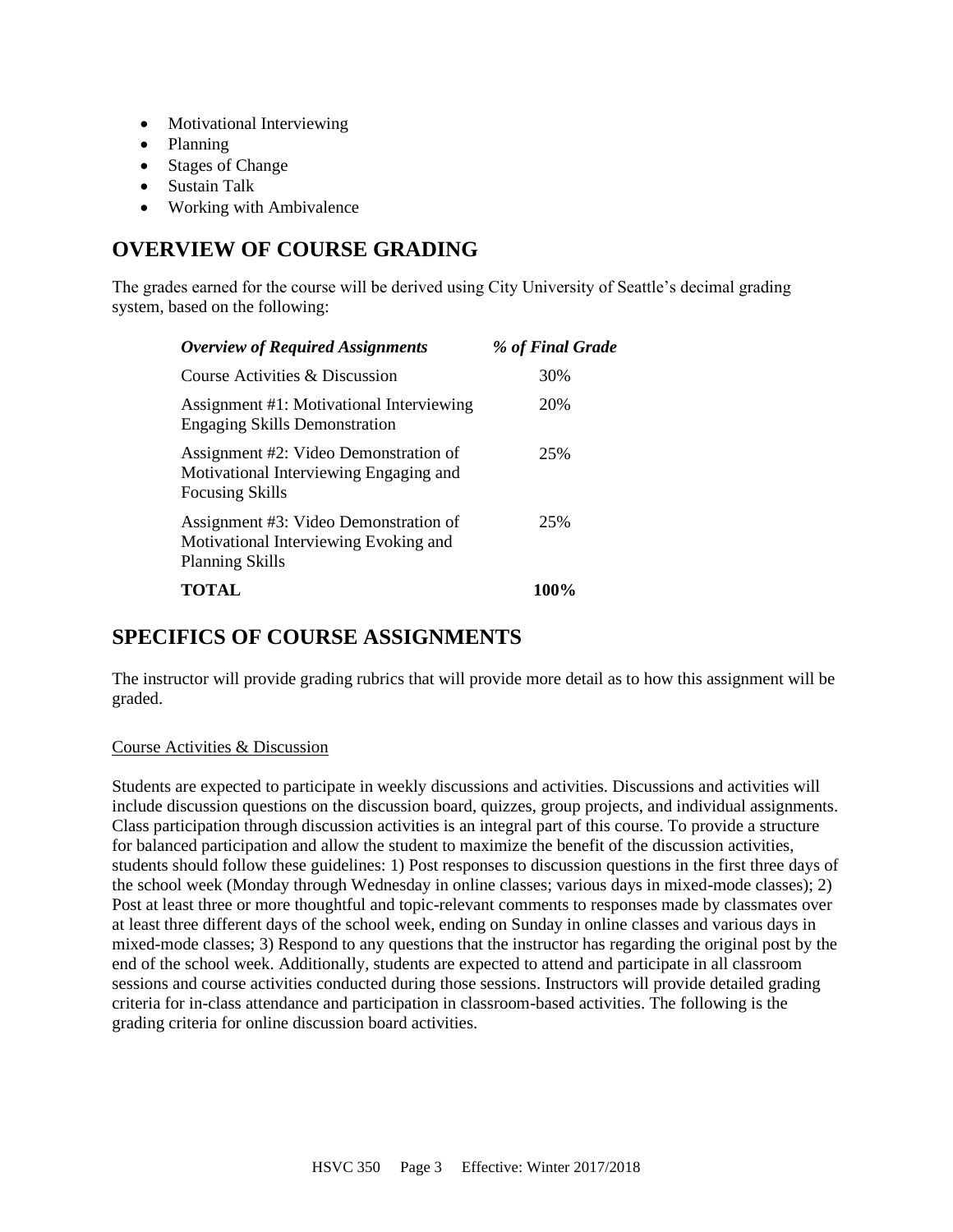| <i>Components</i>            | % of Grade |
|------------------------------|------------|
| <b>Quality of Responses</b>  | 70%        |
| <b>Quantity of Responses</b> | 15%        |
| Timeliness of Responses      | 15%        |
| <b>TOTAL</b>                 | 100%       |

Assignment #1: Motivational Interviewing Engaging Skills Demonstration

The student will do a live 8-10 minute demonstration of Motivational Interviewing (MI) Engaging skills via Collaborate and receive feedback from the instructor. The student will select a person in their life who would be willing to act as the client in the MI process. The student will work with this person to identify a small change they want to make in their life—this can be an actual change the person is thinking of making, or the person can decide on a pretend change and act it out. Examples of changes include (but are not limited to): Losing weight, exercising more, quitting smoking—basically changes that are amenable to MI and are related to stopping a harmful habit or increasing the occurrence of a positive behavior. The student will work with "client" as if they are attending a first counseling session and thinking about making a change but unsure what to do. The student will use MI Engaging Skills to help build a relationship with the client.

The student will practice the skills with their partner several times prior to doing the demonstration with their instructor. The instructor and the student will agree on a time during the week the assignment is due to meet via Collaborate. The student will demonstrate the skills with their partner and receive feedback from the instructor. The student is expected to incorporate this feedback into subsequent assignments.

| <i>Components</i>          | % of Grade |
|----------------------------|------------|
| Demonstrate four MI skills | 70%        |
| Apply ethics               | 15%        |
| Cultural competence        | 15%        |
| <b>TOTAL</b>               | 100%       |

#### Assignment #2: Video Demonstration of Motivational Interviewing Engaging and Focusing Skills

The student will submit a 10-15 minute video demonstrating MI Engaging and Focusing Skills. The student will work with the same partner from the demonstration assignment on the same change problem. In this assignment, the situation is the client returning for a second session. The student will practice the Engaging and Focusing skills with their partner and then submit a 10-15 minute video effectively demonstrating these skills to help the client maintain a clear direction. The student will also submit a 1-2 page paper explaining how they incorporated feedback from Assignment #1 into this video demonstration. Due to the variety of standards for recording video content, City University cannot support every format available on the market. Videos should be recorded and saved in common formats only. Student can choose to use Collaborate, or something comparable YouTube to make the video. All video recordings submitted to City University faculty must be submitted using the Dropbox folder provided by the instructor. The written assignment can be submitted via Blackboard.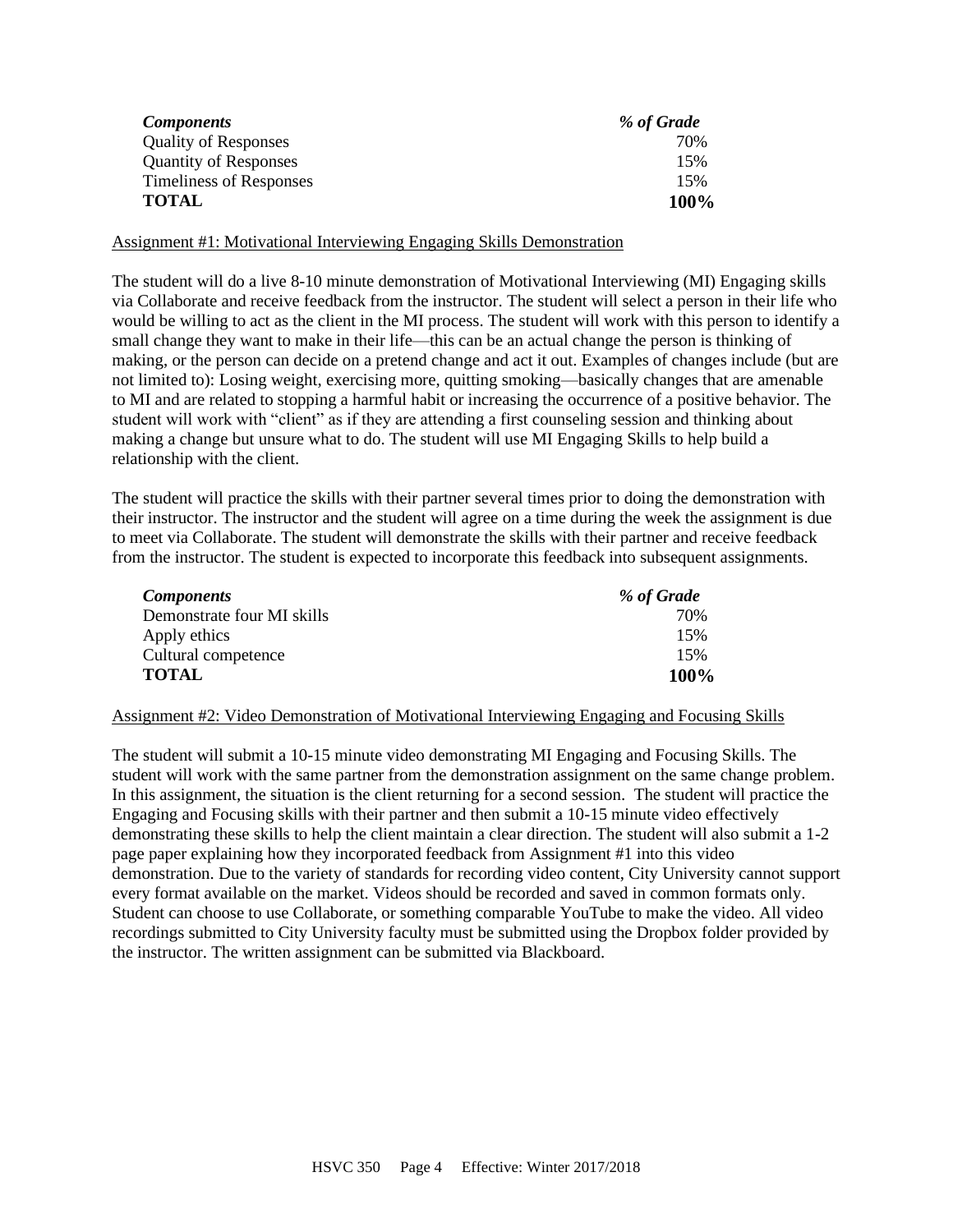| <i>Components</i>          | % of Grade |
|----------------------------|------------|
| Demonstrate four MI skills | 55%        |
| Incorporation of Feedback  | 25%        |
| Apply ethics               | 10%        |
| Cultural competence        | 10%        |
| <b>TOTAL</b>               | 100%       |

Assignment #3: Video Demonstration of Motivational Interviewing Evoking and Planning Skills

The student will work with the same partner from the previous assignments on the same change problem. In this assignment, the situation is the client returning for a third session. The student will demonstrate the effective use of Evoking and Planning Skills: the student will respond to change talk, help the client decrease ambivalence, and plan to make a change. The student will practice the skills with their partner and then submit a 15-20 minute video demonstrating MI Evoking and Planning Skills. The student will also submit a 2-3 page paper analyzing the stage of change their "client" is in and what MI skills they have used in working with the client. Students should include their own self-evaluation of how they applied the skills and what they would like to do differently next time, using an evaluation format provided by the instructor. Due to the variety of standards for recording video content, City University cannot support every format available on the market. Videos should be recorded and saved in common formats only. Student can choose to use Collaborate, or something comparable YouTube to make the video. All video recordings submitted to City University faculty must be submitted using the Dropbox folder provided by the instructor. The written assignment can be submitted via Blackboard.

| <b>Components</b>          | % of Grade |
|----------------------------|------------|
| Demonstrate four MI skills | 50%        |
| Self-Evaluation            | 20%        |
| <b>Style and Mechanics</b> | 10%        |
| Use of course concepts     | 10%        |
| Organization and Coherence | 10%        |
| <b>TOTAL</b>               | 100%       |

# **COURSE POLICIES**

#### **Late Assignments**

#### LATE ASSIGNMENT

#### **Participation**

#### PARTICIPATION

#### **Professional Writing**

Assignments require error-free writing that uses standard English conventions and logical flow of organization to address topics clearly, completely, and concisely. CityU requires the use of APA style.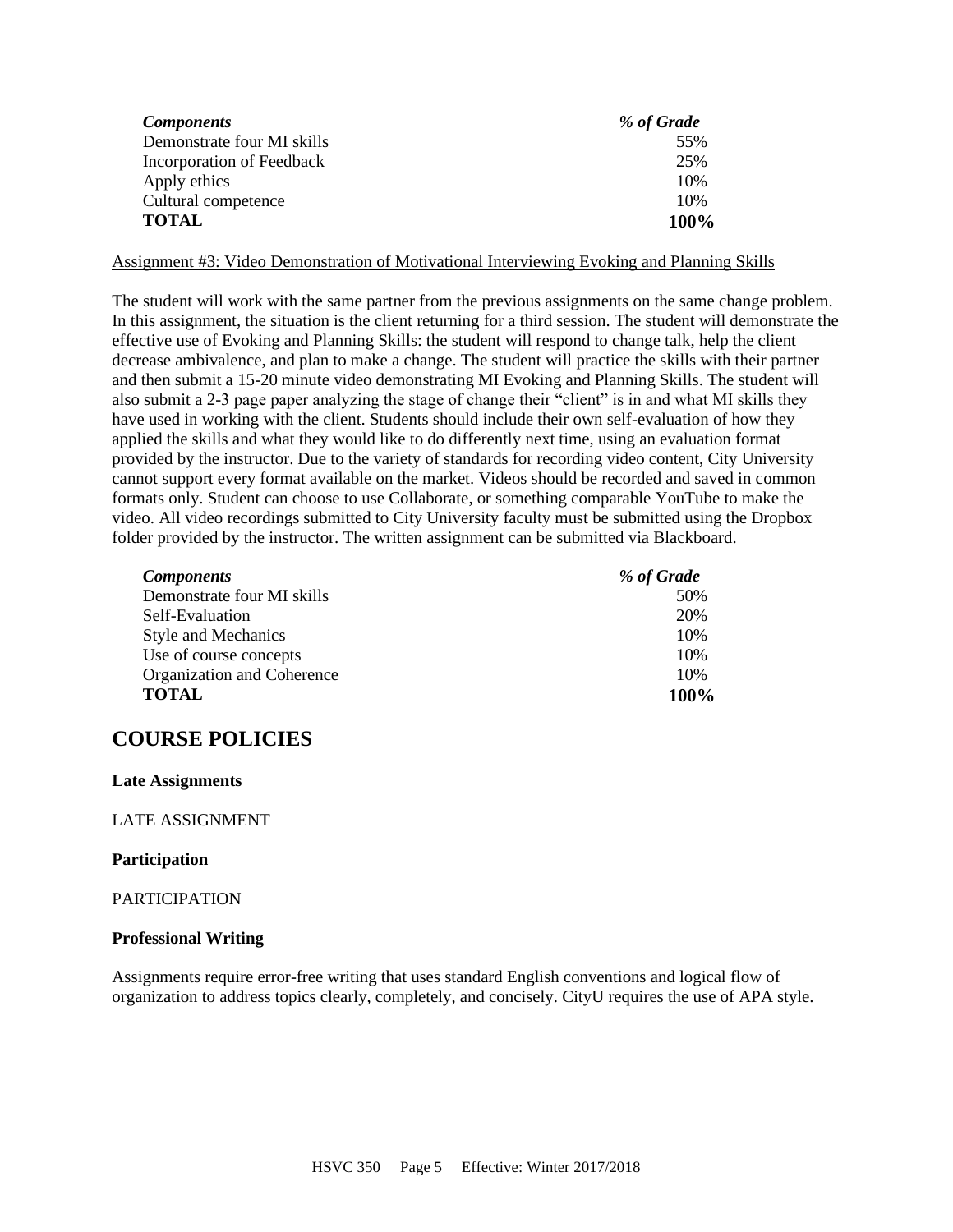# **UNIVERSITY POLICIES**

You are responsible for understanding and adhering to all of City University of Seattle's academic policies. The most current versions of these policies can be found in the [University](https://www.cityu.edu/catalog/)  [Catalog](https://www.cityu.edu/catalog/) that is linked from the CityU Web site.

#### **Non-Discrimination & Prohibition of Sexual Misconduct**

City University of Seattle adheres to all federal, state, and local civil rights laws prohibiting discrimination in employment and education. The University is committed to ensuring that the education environment is bounded by standards of mutual respect and safety and is free from discriminatory practices.

In the U.S., the University is required by Title IX of the Education Amendments of 1972 to ensure that all of its education programs and activities do not discriminate on the basis of sex/gender. Sex include sex, sex stereotypes, gender identity, gender expression, sexual orientation, and pregnancy or parenting status. Sexual harassment, sexual assault, dating and domestic violence, and stalking are forms of sex discrimination, which are prohibited under Title IX and by City University of Seattle policy. City University of Seattle also prohibits retaliation against any person opposing discrimination or participating in any discrimination investigation or complaint process internal or external to the institution. Questions regarding Title IX, including its application and/or concerns about noncompliance, should be directed to the Title IX Coordinator. For a complete copy of the policy or for more information, visit <https://my.cityu.edu/titleix> or contact the Title IX Coordinator.

In Canada, in compliance with the British Columbia Human Rights Code, the Alberta Human Rights Act, WorksafeBC, and the Workers' Compensation Board of Alberta, the University believes that its environment should at all times be supportive and respectful of the dignity and self-esteem of individuals. Discrimination, harassment and bullying conduct, whether through person to person behaviour or via electronic communications such as email or social media is not acceptable and will not be tolerated. As an educational institution, it is our responsibility to cultivate an environment of excellence, equity, mutual respect and to recognize the value and potential of every individual. The University will take all necessary steps to meet or exceed the requirements of the law to prevent discrimination, harassment and bullying. The Respectful Workplace Policy for the prevention of discrimination, harassment and bullying policy and procedure can be found at <https://www.cityu.edu/discover-cityu/about-cityu/> under the Policies section or at <https://www.cityuniversity.ca/about/>.

#### **Religious Accommodations**

City University of Seattle has a policy for accommodation of student absences or significant hardship due to reasons of faith or conscience, or for organized religious activities. The University's policy, including more information about how to request an accommodation, is available in the University Catalog and on the my.cityu.edu student portal. Accommodations must be requested by the 20% mark of this course (e.g. day 14 of a ten-week course, day 7 of a 5-week course) using the Religious Accommodations Request Form found on the student dashboard in the my.cityu.edu student portal.

#### **Academic Integrity**